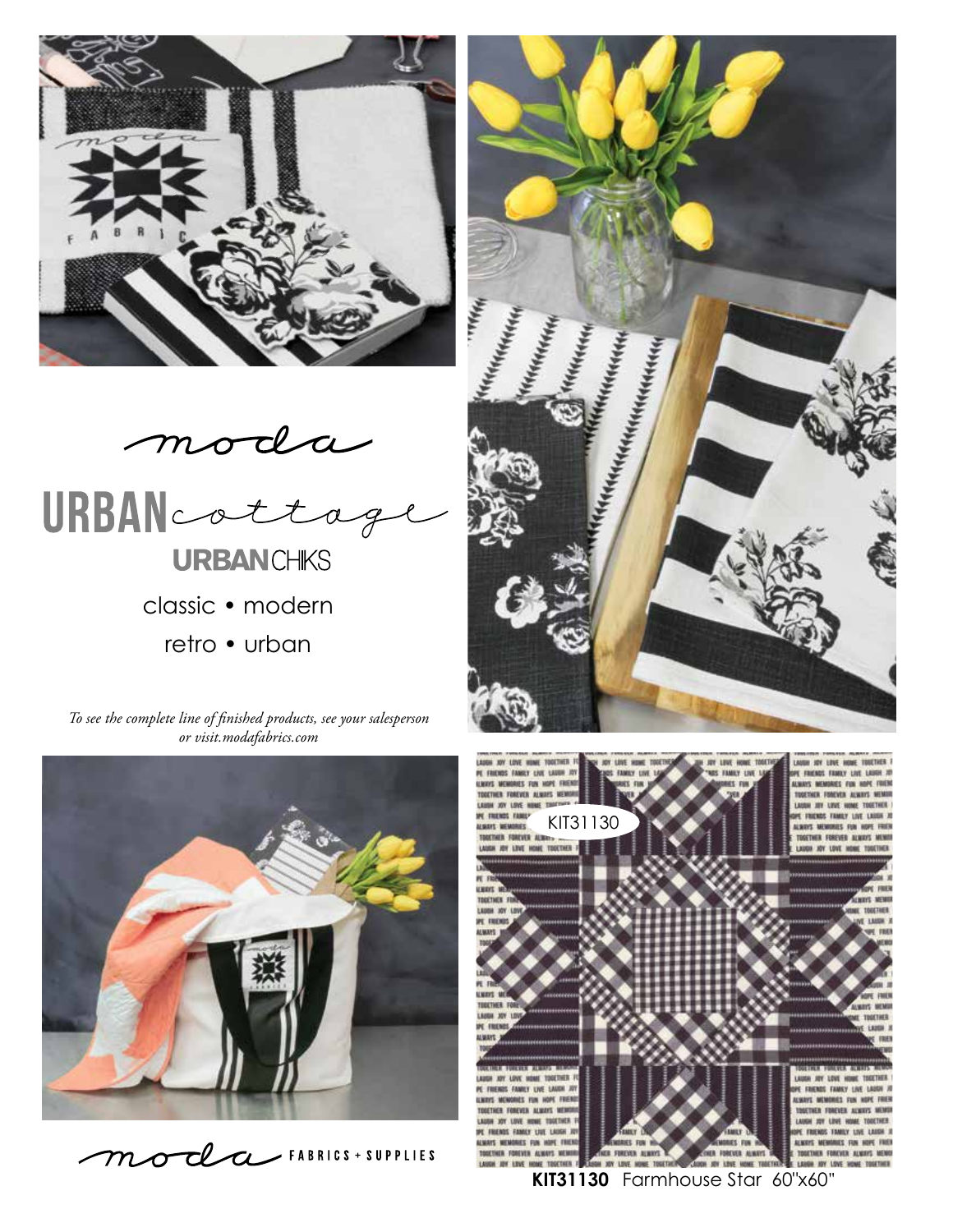Simplicity. The Urban Chiks know that getting the feel of "modern farmhouse" style is all about the right mix of scale, elements and color. Black and Cream. It's the starting point for great design – classic and modern, retro and urban. Over-sized polka dots and text prints, large-scale roses and a flying geese stripe that can be used for quilts, pillows and accessories that will always feel comfortable and fresh.

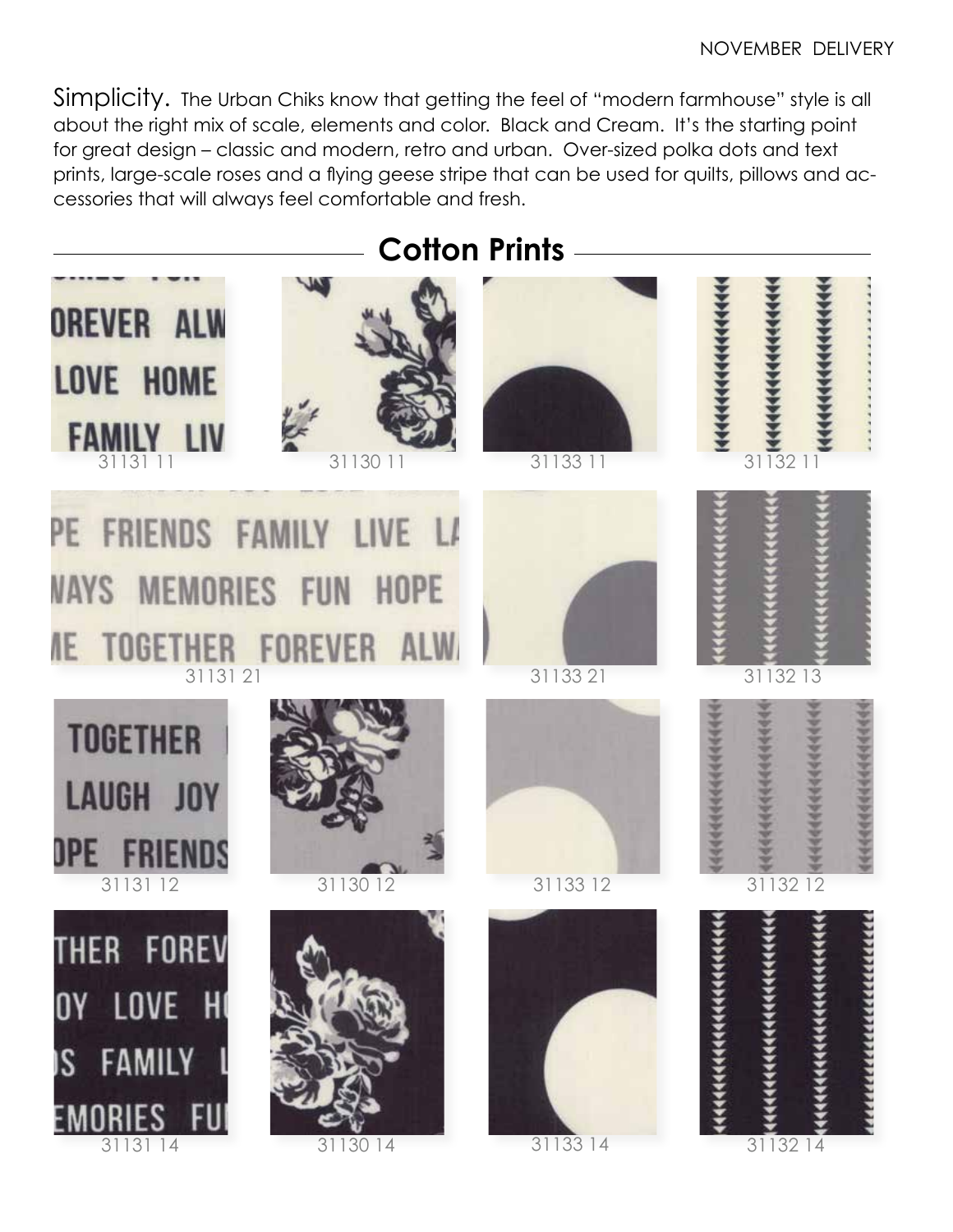## **Wovens, Jacquard and Patchwork**



31135 16 PATCHWORK FABRIC SHOWN ON COVER

**108" Cotton Backing**